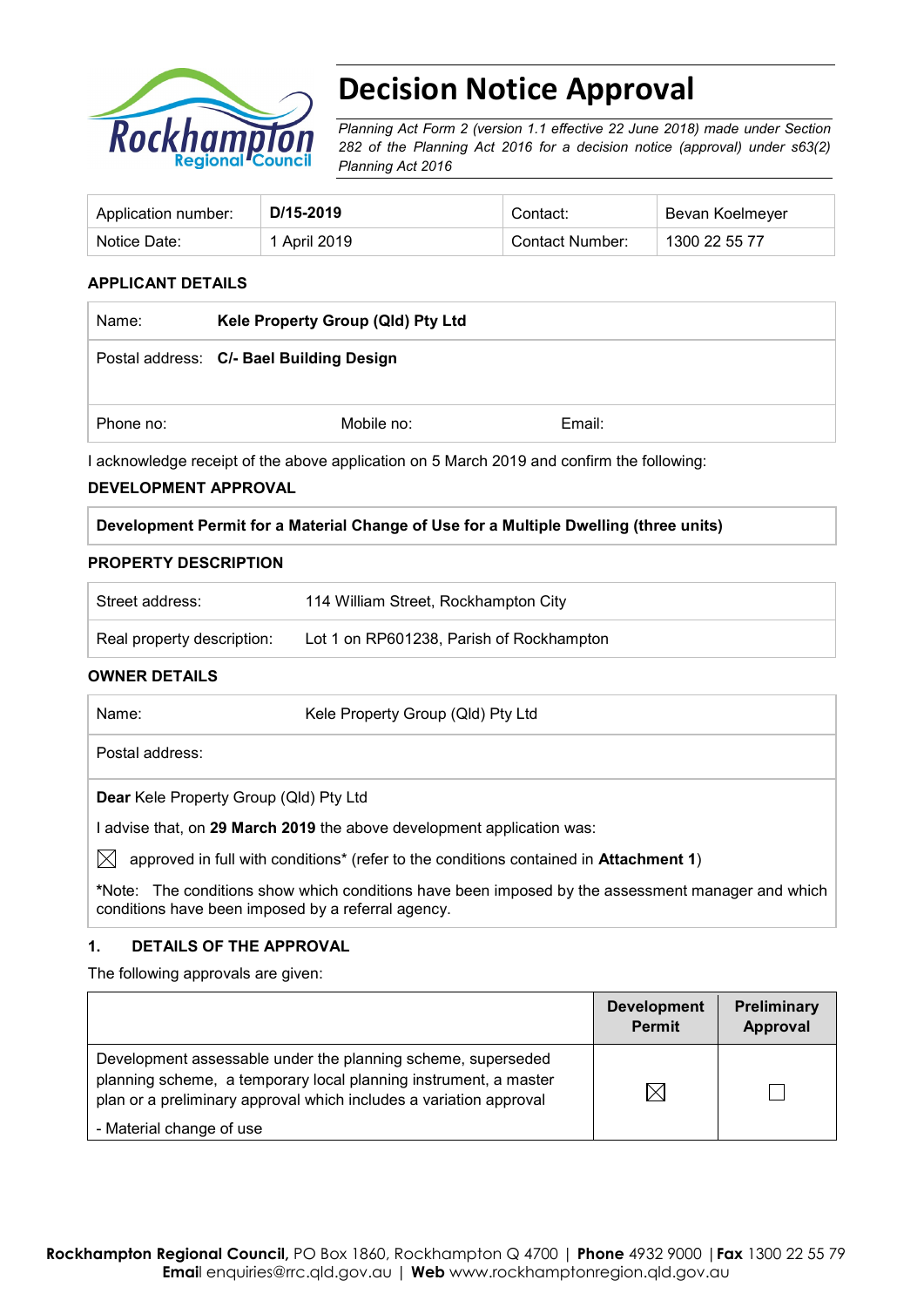## **2. CONDITIONS**

This approval is subject to the conditions in Attachment 1.

## **3. FURTHER DEVELOPMENT PERMITS REQUIRED**

Please be advised that the following development permits are required to be obtained before the development can be carried out:

| Type of development permit required | Subject of the required development permit                           |
|-------------------------------------|----------------------------------------------------------------------|
| <b>Operational Works</b>            | <b>Access and Parking Works</b><br>Roof and Allotment Drainage Works |
| <b>Building Works</b>               |                                                                      |
| Plumbing and Drainage Works         |                                                                      |

#### **4. REFERRAL AGENCIES NIL**

### **5. THE APPROVED PLANS**

**The approved development must be completed and maintained generally in accordance with the approved drawings and documents:**

| <b>Drawing/report title</b>                                  | <b>Prepared by</b>             | Date                | Reference number | <b>Revision</b> |
|--------------------------------------------------------------|--------------------------------|---------------------|------------------|-----------------|
| Cover Page                                                   | <b>BAEL Building</b><br>Design | December 2018<br>21 | 1809-02, SH-00   | SK1.2           |
| Site Layout Plan:<br>Proposed                                | <b>BAEL Building</b><br>Design | 21 December 2018    | 1809-02. SH-01   | SK1.2           |
| Floor Plans: Upper Floor<br><b>Existing &amp; Demolition</b> | <b>BAEL Building</b><br>Design | 21 December 2018    | 1809-02, SH-03   | SK1.2           |
| Floor Plans: Upper Floor<br>Proposed                         | <b>BAEL Building</b><br>Design | 21 December 2018    | 1809-02, SH-05   | SK1.2           |
| Elevations: Typical                                          | <b>BAEL Building</b><br>Design | December 2018<br>21 | 1809-02, SH-08   | SK1.2           |

### **6. CURRENCY PERIOD FOR THE APPROVAL (s.85 of the** *Planning Act***)**

The standard currency periods stated in section 85 of *Planning Act 2016* apply to each aspect of development in this approval, if not stated in the conditions of approval attached.

## **7. STATEMENT OF REASONS**

| <b>Description of the</b><br>development |    | The proposed development is for a Material Change of Use for a Multiple<br>Dwelling (three units)                                                                                                                                                                                                                                                         |  |
|------------------------------------------|----|-----------------------------------------------------------------------------------------------------------------------------------------------------------------------------------------------------------------------------------------------------------------------------------------------------------------------------------------------------------|--|
| <b>Reasons for Decision</b>              | a) | The development is designed and sited in a manner that is functional for<br>the needs of residents whilst maintaining an attractive appearance that<br>is commensurate with the character and amenity of the surrounding<br>area:                                                                                                                         |  |
|                                          | b) | The proposed use does not compromise the strategic framework in the<br>Rockhampton Region Planning Scheme 2015;                                                                                                                                                                                                                                           |  |
|                                          | C) | Assessment of the development against the relevant zone purpose,<br>planning scheme codes and planning scheme policies demonstrates<br>that the proposed development will not cause significant adverse<br>impacts on the surrounding natural environment, built environment and<br>infrastructure, community facilities, or local character and amenity; |  |
|                                          | d) | The proposed development does not compromise the relevant State<br>Planning Policy; and                                                                                                                                                                                                                                                                   |  |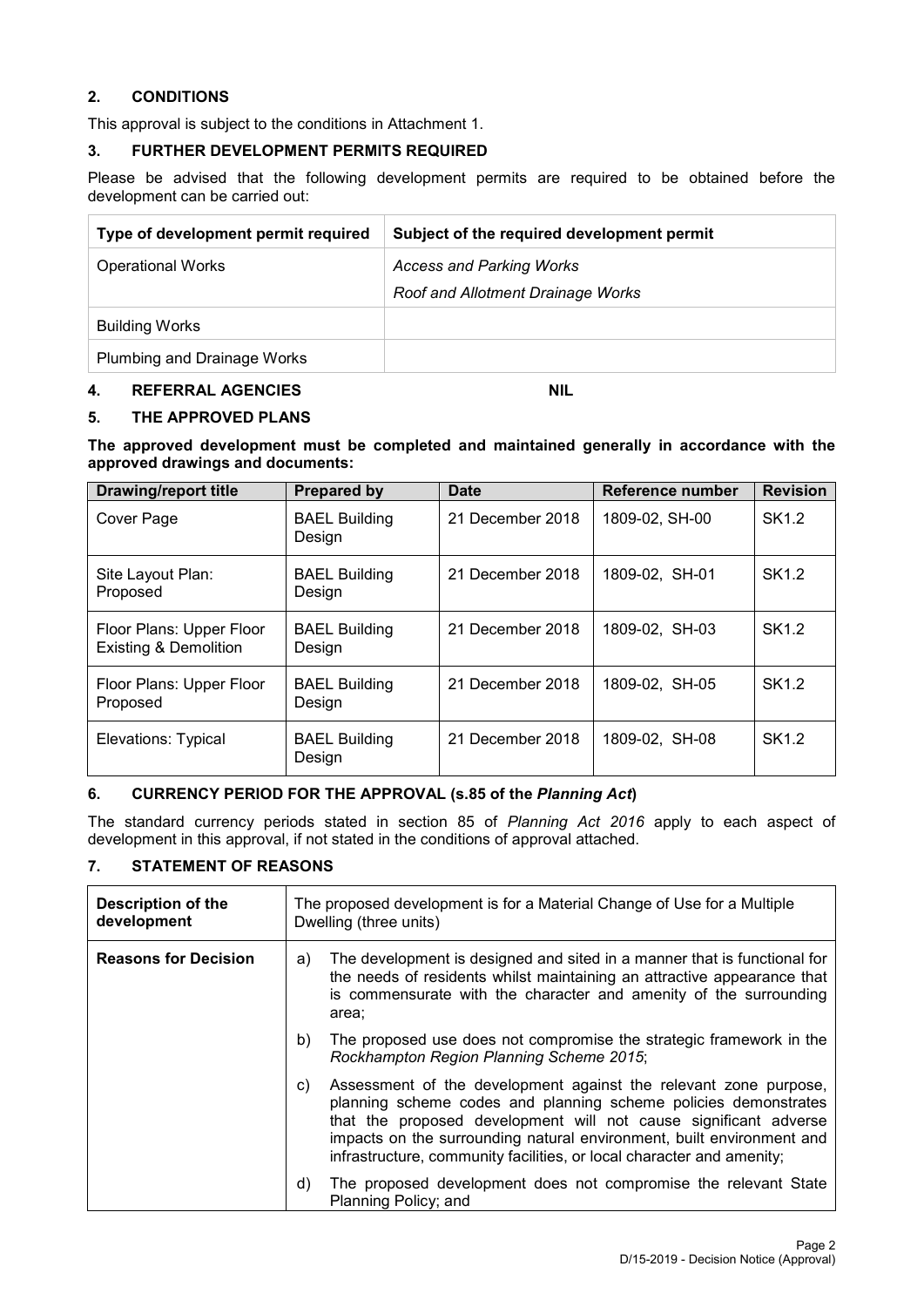|                                                    | On balance, the application should be approved because the<br>e)<br>circumstances favour Council exercising its discretion to approve the<br>application even though the development does not comply with an<br>aspect of the assessment benchmarks. |                                                                                                                                                       |  |  |  |
|----------------------------------------------------|------------------------------------------------------------------------------------------------------------------------------------------------------------------------------------------------------------------------------------------------------|-------------------------------------------------------------------------------------------------------------------------------------------------------|--|--|--|
| <b>Assessment</b><br><b>Benchmarks</b>             | benchmarks:                                                                                                                                                                                                                                          | The proposed development was assessed against the following assessment                                                                                |  |  |  |
|                                                    |                                                                                                                                                                                                                                                      | Low-medium density residential zone code;                                                                                                             |  |  |  |
|                                                    |                                                                                                                                                                                                                                                      | Access, parking and transport code;                                                                                                                   |  |  |  |
|                                                    | Landscape code;                                                                                                                                                                                                                                      |                                                                                                                                                       |  |  |  |
|                                                    |                                                                                                                                                                                                                                                      | Stormwater management code;                                                                                                                           |  |  |  |
|                                                    |                                                                                                                                                                                                                                                      | Waste management code; and                                                                                                                            |  |  |  |
|                                                    | Water and sewer code.                                                                                                                                                                                                                                |                                                                                                                                                       |  |  |  |
|                                                    |                                                                                                                                                                                                                                                      |                                                                                                                                                       |  |  |  |
| <b>Compliance with</b><br>assessment<br>benchmarks |                                                                                                                                                                                                                                                      | The development was assessed against all of the assessment benchmarks<br>listed above and complies with all of these with the exception listed below. |  |  |  |
|                                                    | <b>Assessment</b><br><b>Benchmark</b>                                                                                                                                                                                                                | Reasons for the approval despite non-<br>compliance with benchmark                                                                                    |  |  |  |
|                                                    | Low-medium density<br>The inclusion of communal open space being the<br>residential zone code<br>deck and gym area will cater for the recreational and<br>functional needs of residents.                                                             |                                                                                                                                                       |  |  |  |
| <b>Matters prescribed by</b>                       | (i)                                                                                                                                                                                                                                                  | The State Planning Policy - Part E;                                                                                                                   |  |  |  |
| regulation                                         | (ii)                                                                                                                                                                                                                                                 | The Central Queensland Regional Plan;                                                                                                                 |  |  |  |
|                                                    |                                                                                                                                                                                                                                                      | (iii) The Rockhampton Region Planning Scheme 2015;                                                                                                    |  |  |  |
|                                                    | (iv) Surrounding use of adjacent premises in terms of commensurate and<br>consistent development form; and                                                                                                                                           |                                                                                                                                                       |  |  |  |
|                                                    | (v) The common material, being the material submitted with the<br>application.                                                                                                                                                                       |                                                                                                                                                       |  |  |  |

## **8. APPEAL RIGHTS**

The rights of an applicant to appeal to a tribunal or the Planning and Environment Court against a decision about a development application are set out in chapter 6, part 1 of the *Planning Act 2016*. There may also be a right to make an application for a declaration by a tribunal (see chapter 6, part 2 of the *Planning Act 2016).*

### *Appeal by an applicant*

An applicant for a development application may appeal to the Planning and Environment Court against the following:

- the refusal of all or part of the development application
- a provision of the development approval
- the decision to give a preliminary approval when a development permit was applied for
- a deemed refusal of the development application.

An applicant may also have a right to appeal to the Development tribunal. For more information, see schedule 1 of the *Planning Act 2016*.

The timeframes for starting an appeal in the Planning and Environment Court are set out in section 229 of the *Planning Act 2016*.

**Attachment 2** is an extract from the *Planning Act 2016* that sets out the applicant's appeal rights and the appeal rights of a submitter.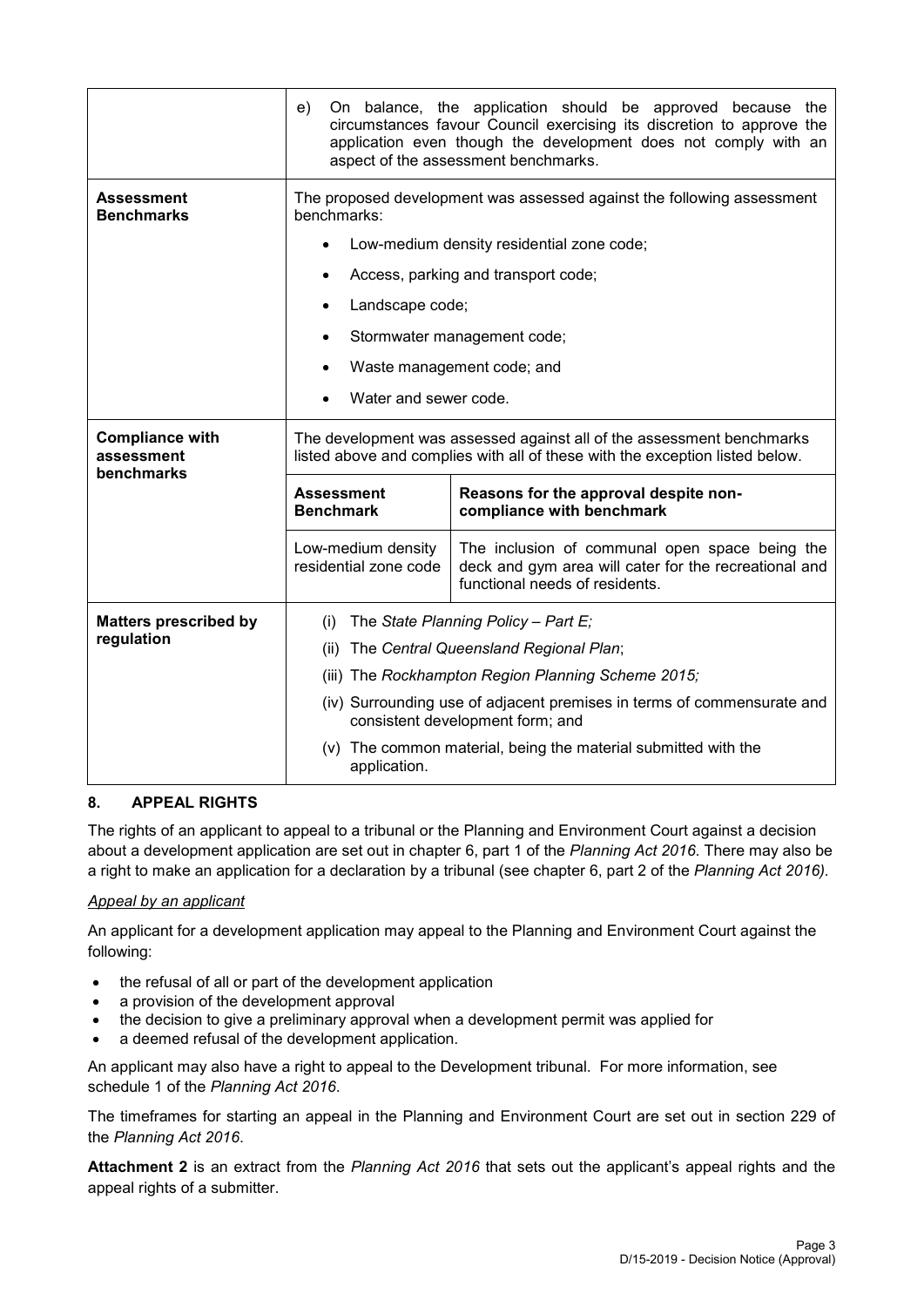## **9. WHEN THE DEVELOPMENT APPROVAL TAKES EFFECT**

This development approval takes effect:

- From the time the decision notice is given – if there is no submitter and the applicant does not appeal the decision to the court.

Or

- When the submitter's appeal period ends – if there is a submitter and the applicant does not appeal the decision to the court.

Or

- Subject to the decision of the court, when the appeal is finally decided – if an appeal is made to the court.

#### **10. ASSESSMENT MANAGER**

| Name: | Tarnya Fitzgibbon<br><b>COORDINATOR</b> | Signature: | Date: | 1 April 2019 |
|-------|-----------------------------------------|------------|-------|--------------|
|       | DEVELOPMENT ASSESSMENT                  |            |       |              |

### **Attachment 1 – Conditions of the approval**

*Part 1* **–** *Conditions imposed by the assessment manager [Note: where a condition is imposed about infrastructure under Chapter 4 of the Planning Act 2016, the relevant provision of the Act under which this condition was imposed must be specified.]*

### **Attachment 2—Extract on appeal rights**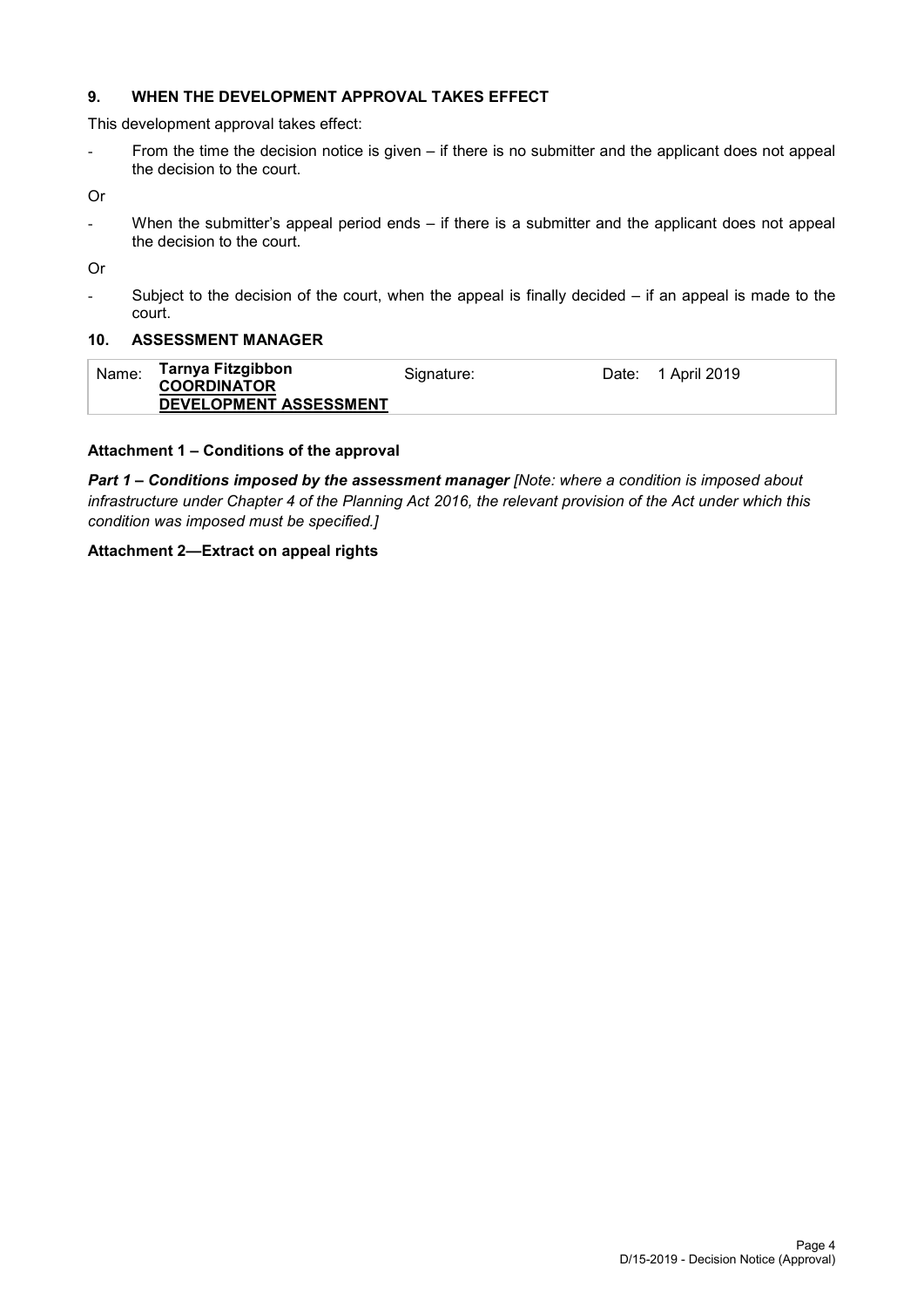

## **Attachment 1 – Part 1 Rockhampton Regional Council Conditions**

*Planning Act 2016*

- 1.0 ADMINISTRATION
- 1.1 The Developer and his employee, agent, contractor or invitee is responsible for ensuring compliance with the conditions of this development approval.
- 1.2 Where these Conditions refer to "Council" in relation to requiring Council to approve or to be satisfied as to any matter, or conferring on the Council a function, power or discretion, that role may be fulfilled in whole or in part by a delegate appointed for that purpose by the Council.
- 1.3 All conditions, works, or requirements of this development approval must be undertaken, completed, and be accompanied by a Compliance Certificate for any operational works required by this development approval:
	- 1.3.1 to Council's satisfaction;
	- 1.3.2 at no cost to Council; and
	- 1.3.3 prior to the commencement of the use

unless otherwise stated.

- 1.4 Infrastructure requirements of this development approval must be contributed to the relevant authorities, where applicable, at no cost to Council, prior to the commencement of the use, unless otherwise stated.
- 1.5 The following further Development Permits must be obtained prior to the commencement of any works associated with their purposes:
	- 1.5.1 Operational Works:
		- (i) Access and Parking Works;
		- (ii) Roof and Allotment Drainage;
	- 1.5.2 Plumbing and Drainage Works; and
	- 1.5.3 Building Works.
- 1.6 All Development Permits for Operational Works and Plumbing and Drainage Works must be obtained prior to the issue of a Development Permit for Building Works.
- 1.7 All works must be designed, constructed and maintained in accordance with the relevant Council policies, guidelines and standards, unless otherwise stated.
- 1.8 All engineering drawings/specifications, design and construction works must be in accordance with the requirements of the relevant *Australian Standards* and must be approved, supervised and certified by a Registered Professional Engineer of Queensland.

## 2.0 APPROVED PLANS AND DOCUMENTS

2.1 The approved development must be completed and maintained generally in accordance with the approved plans and documents, except where amended by any condition of this development approval:

| Drawing/report<br>title | <b>Prepared by</b>             | <b>Date</b>      | <b>Reference</b><br>number | <b>Revision</b> |
|-------------------------|--------------------------------|------------------|----------------------------|-----------------|
| Cover Page              | <b>BAEL Building</b><br>Design | 21 December 2018 | 1809-02, SH-00             | SK1.2           |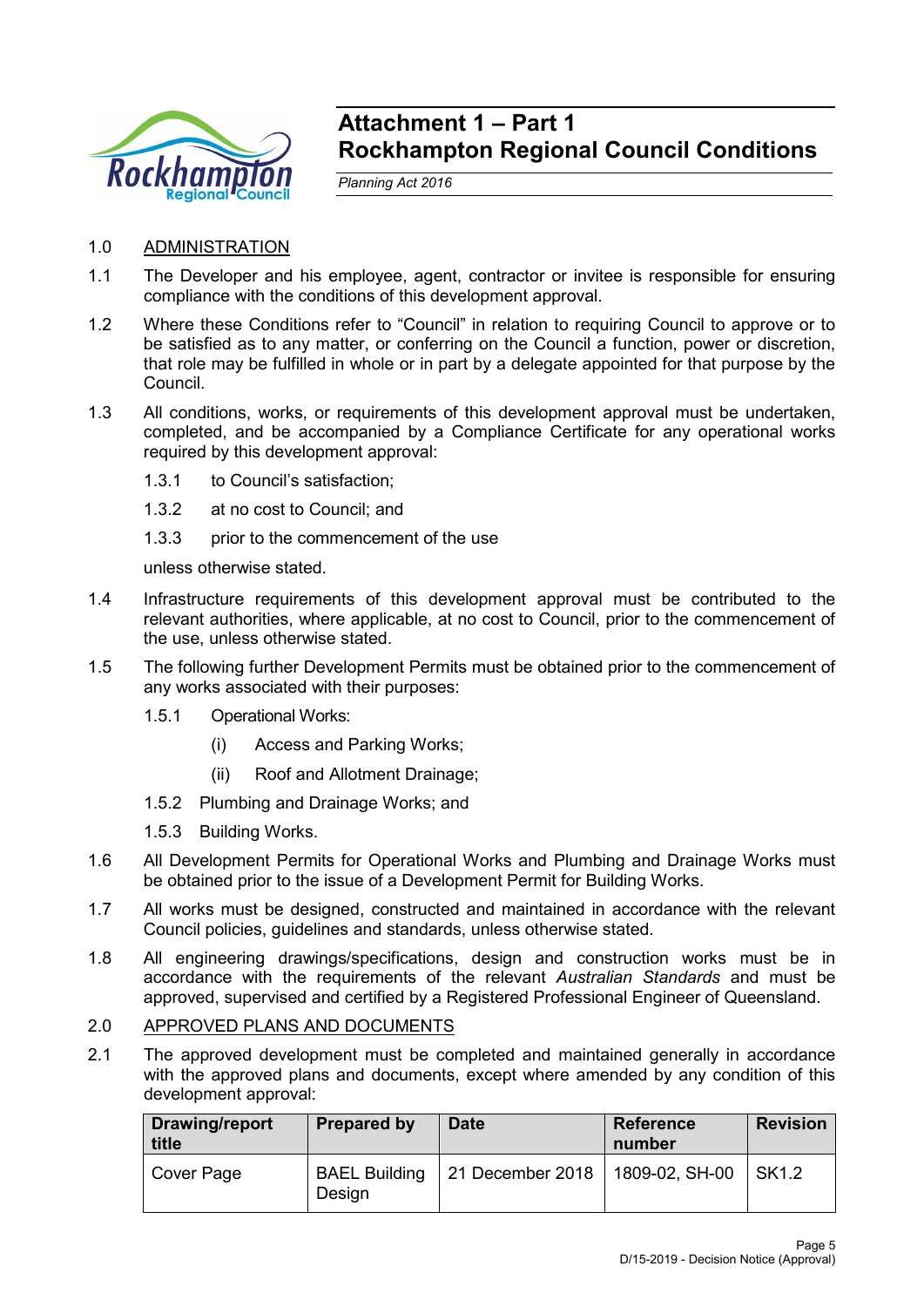| <b>Drawing/report</b><br>title                              | <b>Prepared by</b>             | <b>Date</b>      | <b>Reference</b><br>number | <b>Revision</b>   |
|-------------------------------------------------------------|--------------------------------|------------------|----------------------------|-------------------|
| Site Layout Plan:<br>Proposed                               | <b>BAEL Building</b><br>Design | 21 December 2018 | 1809-02, SH-01             | SK <sub>1.2</sub> |
| Floor Plans: Upper<br>Floor Existing &<br><b>Demolition</b> | <b>BAEL Building</b><br>Design | 21 December 2018 | 1809-02, SH-03             | <b>SK1.2</b>      |
| Floor Plans: Upper<br><b>Floor Proposed</b>                 | <b>BAEL Building</b><br>Design | 21 December 2018 | 1809-02, SH-05             | SK <sub>1.2</sub> |
| Elevations: Typical                                         | <b>BAEL Building</b><br>Design | 21 December 2018 | 1809-02, SH-08             | SK <sub>1.2</sub> |

- 2.2 Where there is any conflict between the conditions of this development approval and the details shown on the approved plans and documents, the conditions of this development approval must prevail.
- 2.3 Where conditions require the above plans or documents to be amended, the revised document(s) must be submitted for approval by Council prior to the submission of an application for a Development Permit for Operational Works/Building Works.
- 2.4 The following items annotated on the approved site layout plan and elevations plans (refer to condition 2.1) are not approved as part of this development: 'Store' and 'proposed footpath dining' along with associated proposed works for the 'feature render fence' and 'feature concrete planters'.

## 3.0 ACCESS AND PARKING WORKS

- 3.1 A Development Permit for Operational Works (access and parking works) must be obtained prior to the commencement of any access and parking works on the development site.
- 3.2 All access and parking works must be designed and constructed in accordance with the approved plans (refer to condition 2.1), *Capricorn Municipal Development Guidelines*, *Australian Standard AS2890 "Parking facilities"* and the provisions of a Development Permit for Operational Works (access and parking works).
- 3.3 All car parking and access areas must be paved or sealed to Council's satisfaction. Design and construction must be in accordance with the provisions of a Development Permit for Operational Works (access and parking works).
- 3.4 All stormwater runoff from the car parking area must be collected and conveyed to the kerb and channel in Kent Street.
- 3.5 All vehicles must ingress and egress the development in a forward gear.
- 3.6 A minimum of fifteen (15) car parking spaces must be provided on-site in accordance with the approved plans (refer to condition 2.1).
- 3.7 A minimum of three (3) car parking spaces must be covered being carpark 1, 2 and 3 as annotated on the site layout plan (refer to condition 2.1). The aforementioned spaces must include appropriate advertising or signage for exclusive use by the residential dwellings with each dwelling provided with a minimum of one (1) space dedicated for their exclusive use.
- 3.8 A minimum of two (2) bicycle parking spaces within a minimum of a 'Class 3' facility must be constructed and designed in accordance with *SC6.4 — Bicycle network planning scheme policy, Capricorn Municipal Development Guidelines* and *Australian Standard AS2890*.
- 3.9 Universal access parking spaces must be provided on-site in accordance with *Australian Standard AS2890.6 "Parking facilities - Off-street parking for people with disabilities".*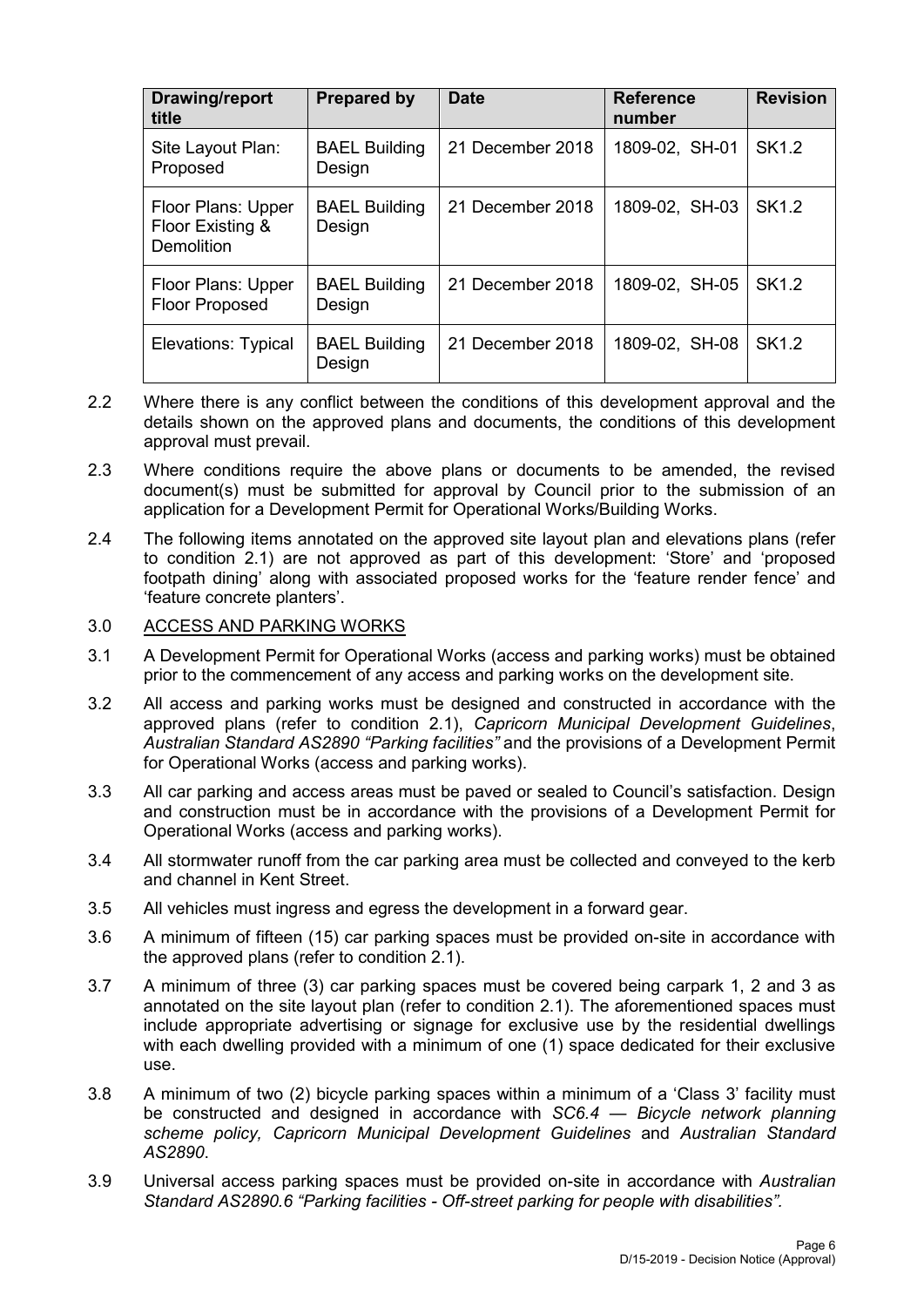- 3.10 Parking spaces must be line-marked in accordance with the approved Site Plan (refer to condition 2.1) and in accordance with the *Australian Standard AS2890 "Parking facilities"* and the provisions of a Development Permit for Operational Works (access and parking works).
- 3.11 All vehicle operation areas must be illuminated in accordance with the requirements of *Australian Standard AS1158* "*Lighting for roads and public spaces"*.
- 3.12 All internal pedestrian pathways must be designed and constructed in accordance with *Australian Standard AS1428 "Design for access and mobility"*.

## 4.0 SEWERAGE WORKS

4.1 Sewer connections located within trafficable areas must be raised or lowered to suit the finished surface levels and must be provided with heavy duty trafficable lids.

## 5.0 PLUMBING AND DRAINAGE WORKS

- 5.1 All internal plumbing and drainage works must be designed and constructed in accordance with the approved plans (refer to condition 2.1), *Capricorn Municipal Development Guidelines*, *Water Supply (Safety and Reliability) Act 2008, Plumbing and Drainage Act 2002*, Council's Plumbing and Drainage Policies and the provisions of a Development Permit for Plumbing and Drainage Works.
- 5.2 The development must be connected to Council's reticulated sewerage and water networks.
- 5.3 The existing sewerage and water connection point(s) must be retained, and upgraded if necessary, to service the development.
- 5.4 Internal Plumbing and Sanitary Drainage of existing buildings must be contained within the lot it serves.
- 5.5 Adequate domestic and fire-fighting protection must be provided to the development, and must be certified by a hydraulic engineer or other suitably qualified person.
- 5.6 The proposed development must be provided with a master meter at the development site boundary and sub-meters for each sole occupancy building in accordance with the *Queensland Plumbing and Drainage Code* and Council's Sub-metering Policy.
- 5.7 All internal plumbing and sanitary drainage works must be completely independent for each unit/tenancy.
- 5.8 Sewer connections and water meter boxes located within trafficable areas must be raised or lowered to suit the finished surface levels and must be provided with heavy duty trafficable lids.
- 5.9 Alteration or relocation of internal sanitary drainage works associated with the existing building must be in accordance with regulated work under the *Plumbing and Drainage Act 2002.*
- 5.10 Alteration, disconnection or relocation of internal plumbing and sanitary drainage works associated with the existing building must be in accordance with regulated work under the *Plumbing and Drainage Act 2002* and Council's Plumbing and Drainage Policies.

### 6.0 ROOF AND ALLOTMENT DRAINAGE WORKS

- 6.1 A Development Permit for Operational Works (roof and allotment drainage works) must be obtained prior to the commencement of any drainage works on the development site.
- 6.2 All roof and allotment drainage works must be designed and constructed in accordance with the approved plans (refer to condition 2.1), *Queensland Urban Drainage Manual*, *Capricorn Municipal Development Guidelines*, sound engineering practice and the provisions of a Development Permit for Operational Works (roof and allotment drainage works).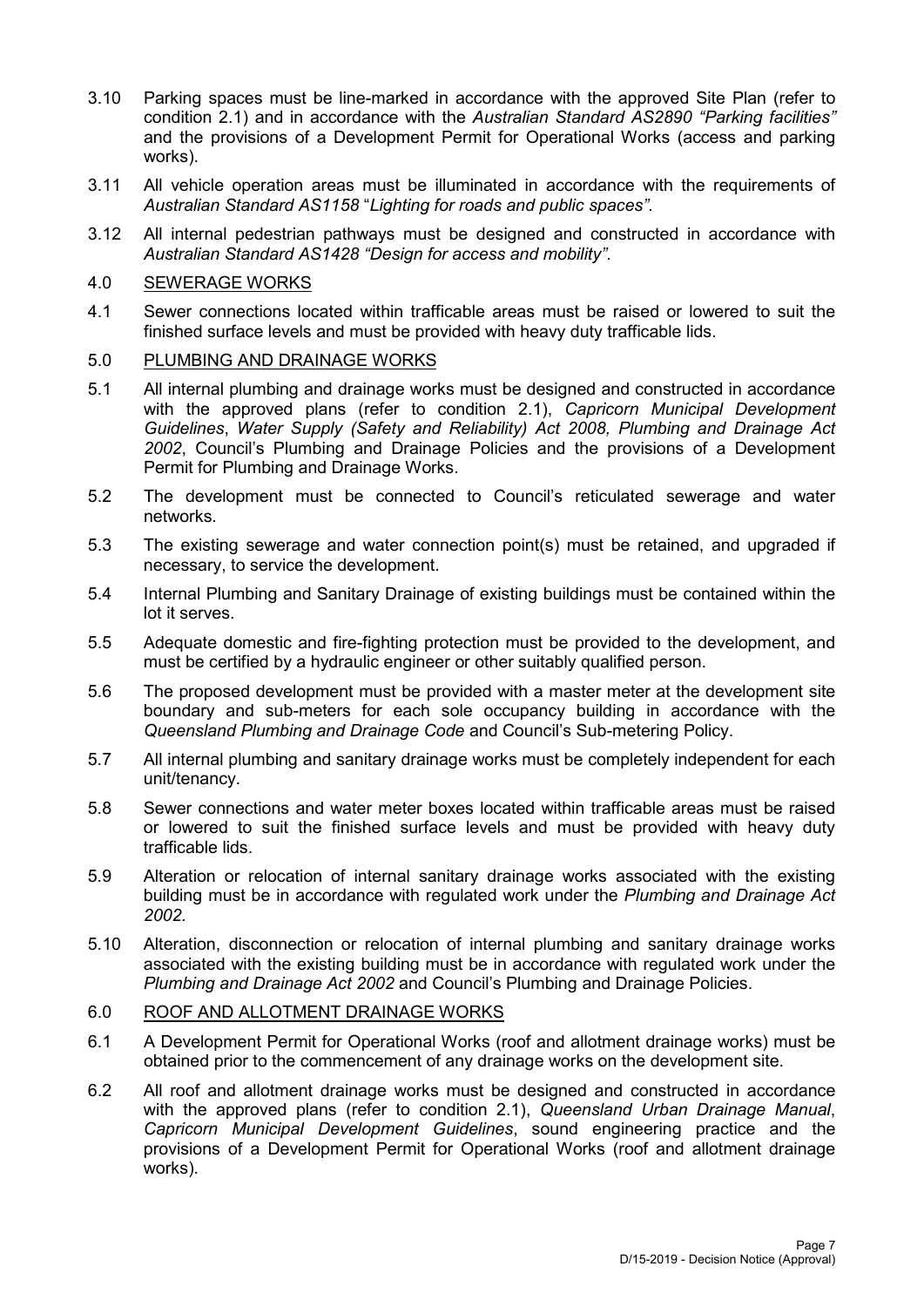6.3 All roof and allotment runoff from the development must be directed to a lawful point of discharge and must not restrict, impair or change the natural flow of runoff water or cause a nuisance to surrounding land or infrastructure.

## 7.0 SITE WORKS

7.1 Site works must be constructed such that they do not, at any time, in any way restrict, impair or change the natural flow of runoff water, or cause a nuisance or worsening to surrounding land or infrastructure.

## 8.0 BUILDING WORKS

- 8.1 Any lighting devices associated with the development, such as sensory lighting, must be positioned on the development site and shielded so as not to cause glare or other nuisance to nearby residents and motorists. Night lighting must be designed, constructed and operated in accordance with *Australian Standard AS4282 "Control of the obtrusive effects of outdoor lighting"*.
- 8.2 Air-conditioner units are to be located so as not to cause a noise nuisance and are to be maintained in proper working order at all times. Installation is to be as per manufacturer's directions to ensure the efficiency of the equipment.
- 8.3 New building plant or air conditioning equipment must be located within, underneath or central to the building and screened from view of the street and adjoining properties.
- 8.4 An impervious paved waste storage area must be provided in accordance with the approved plans (refer to condition 2.1) and the *Environmental Protection Regulation 2008* and must be:
	- 8.4.1 setback a minimum of 1.5 metres from any boundary adjacent to a residential property;
	- 8.4.2 surrounded by a 1.8 metre high screen fence that obstructs the view of contents in the waste storage area from a public space and an adjoining property;
	- 8.4.3 of a sufficient size to accommodate a minimum of six (6) 240-litre residential bins required for the subject development including sufficient clearance around the bins for manoeuvring and cleaning purposes; and
	- 8.4.4 provided with a suitable hosecock and hoses at the refuse container area. Washdown must be drained to the sewer and fitted with an approved stormwater diversion valve arrangement in accordance with the Sewerage Trade Waste provisions and the *Plumbing and Drainage Act 2002.*
- 8.5 A 1.8 metre high screened fence must be erected and maintained along the entire shared boundary of the adjacent residential properties located north and west of the development site.
- 8.6 The deck area as shown on the approved plans (refer to condition 2.1) must include a fixed open-air clothes drying facility that is screened from public view.
- 8.7 A carport or similar roofed structure must be constructed to provide future residents with a minimum of three (3) covered car parking spaces. This structure must not exceed a maximum height of 4.5 metres above ground level or exceed a maximum length of nine (9) metres.

## 9.0 LANDSCAPING WORKS

- 9.1 All landscaping must be established generally in accordance with the approved plans (refer to condition 2.1) however it must be extended for the entire shared boundary with the residential property located north of the development site.
- 9.2 The landscaping must be constructed and/or established prior to the commencement of the use and must predominantly contain plant species that have a low water dependency.
- 9.3 The landscaped areas must be subject to: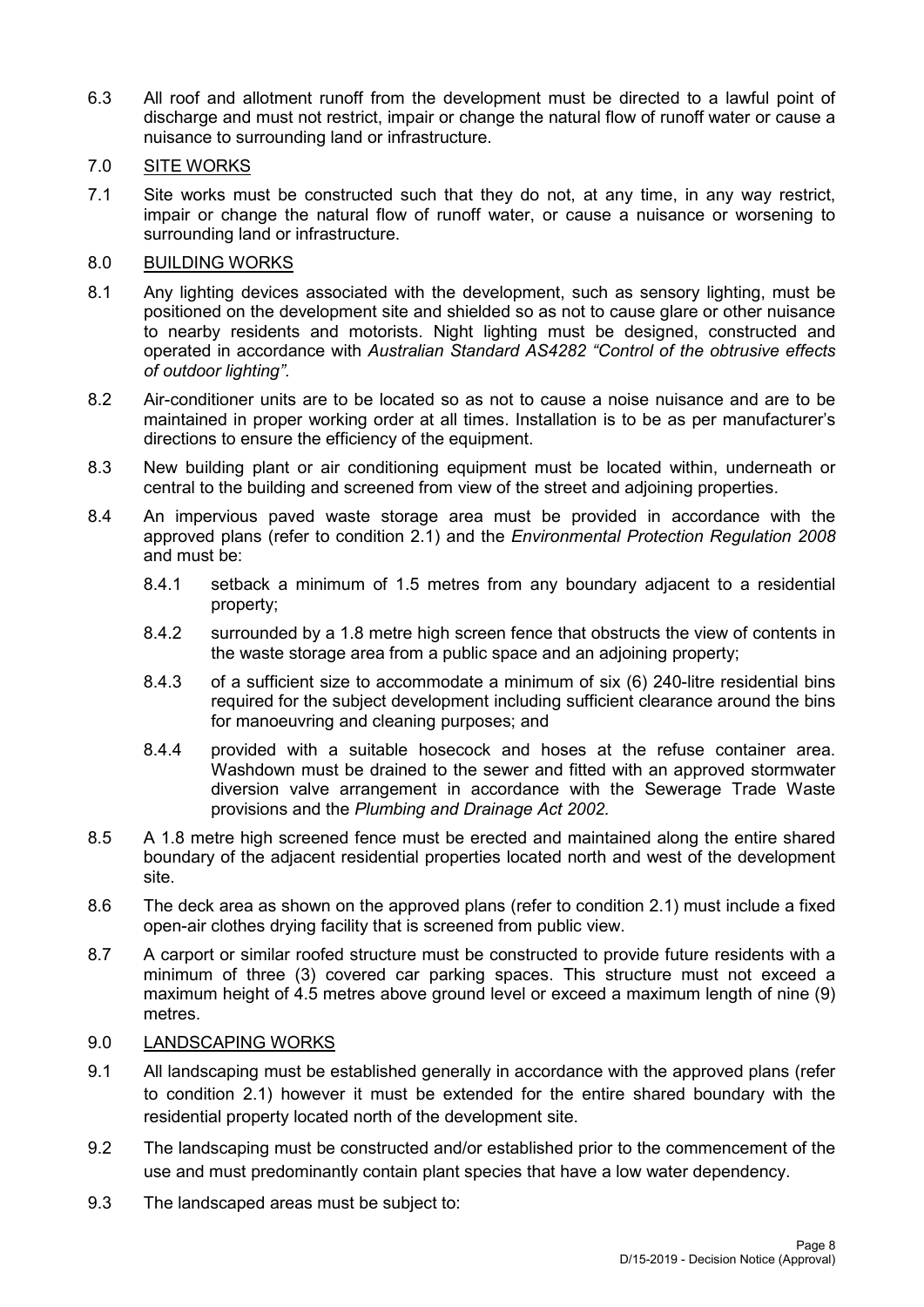- 9.3.1 a watering and maintenance plan during the establishment moment; and
- 9.3.2 an ongoing maintenance and replanting programme.

## 10.0 ELECTRICITY AND TELECOMMUNICATIONS

10.1 Electricity and telecommunications services must be provided to the development in accordance with the standards and requirements of the relevant service providers.

## 11.0 ASSET MANAGEMENT

- 11.1 Any alteration necessary to electricity, telephone, water mains, sewerage mains, and/or public utility installations resulting from the development or in connection with the development, must be undertaken and completed at no cost to Council.
- 11.2 Any damage to existing stormwater, water supply and sewerage infrastructure, kerb and channel, pathway or roadway (including removal of concrete slurry from public land and Council infrastructure), that occurs while any works are being carried out in association with this development approval must be repaired at full cost to the developer. This includes the reinstatement of any existing traffic signs or pavement markings that may have been removed or damaged.

## 12.0 ENVIRONMENTAL

12.1 An Erosion Control and Stormwater Control Management Plan in accordance with the *Capricorn Municipal Design Guidelines*, must be implemented, monitored and maintained for the duration of the development works, and until all exposed soil areas are permanently stabilised (for example, turfed, hydromulched, concreted, landscaped). The plan must be available on-site for inspection by Council Officers whilst all works are being carried out.

## 13.0 OPERATING PROCEDURES

- 13.1 All construction materials, waste, waste skips, machinery and contractors' vehicles must be located and stored or parked within the development site. Storage of materials or parking of construction machinery or contractors' vehicles must not occur within Kent Street or William Street.
- 13.2 Operations on the development site must have no significant impact on the amenity of adjoining premises or the surrounding area due to the emission of light, noise or dust.
- 13.3 Waste associated with the subject development must utilise Council's kerbside collection service.
- 13.4 All waste storage areas must be:
	- 13.4.1 kept in a clean and tidy condition; and
	- 13.4.3 maintained in accordance with *Environmental Protection Regulation 2008*.

## ADVISORY NOTES

## NOTE 1. Aboriginal Cultural Heritage

It is advised that under section 23 of the *Aboriginal Cultural Heritage Act 2003*, a person who carries out an activity must take all reasonable and practicable measures to ensure the activity does not harm Aboriginal cultural heritage (the "cultural heritage duty of care"). Maximum penalties for breaching the duty of care are listed in the Aboriginal cultural heritage legislation. The information on Aboriginal cultural heritage is available on the Department of Aboriginal and Torres Strait Islander Partnerships website: [www.datsip.qld.gov.au.](http://www.datsip.qld.gov.au/)

### NOTE 2. Asbestos Removal

Any demolition and/or removal works involving asbestos materials must be undertaken in accordance with the requirements of the *Work Health and Safety Act 2011* and *Public Health Act 2005*.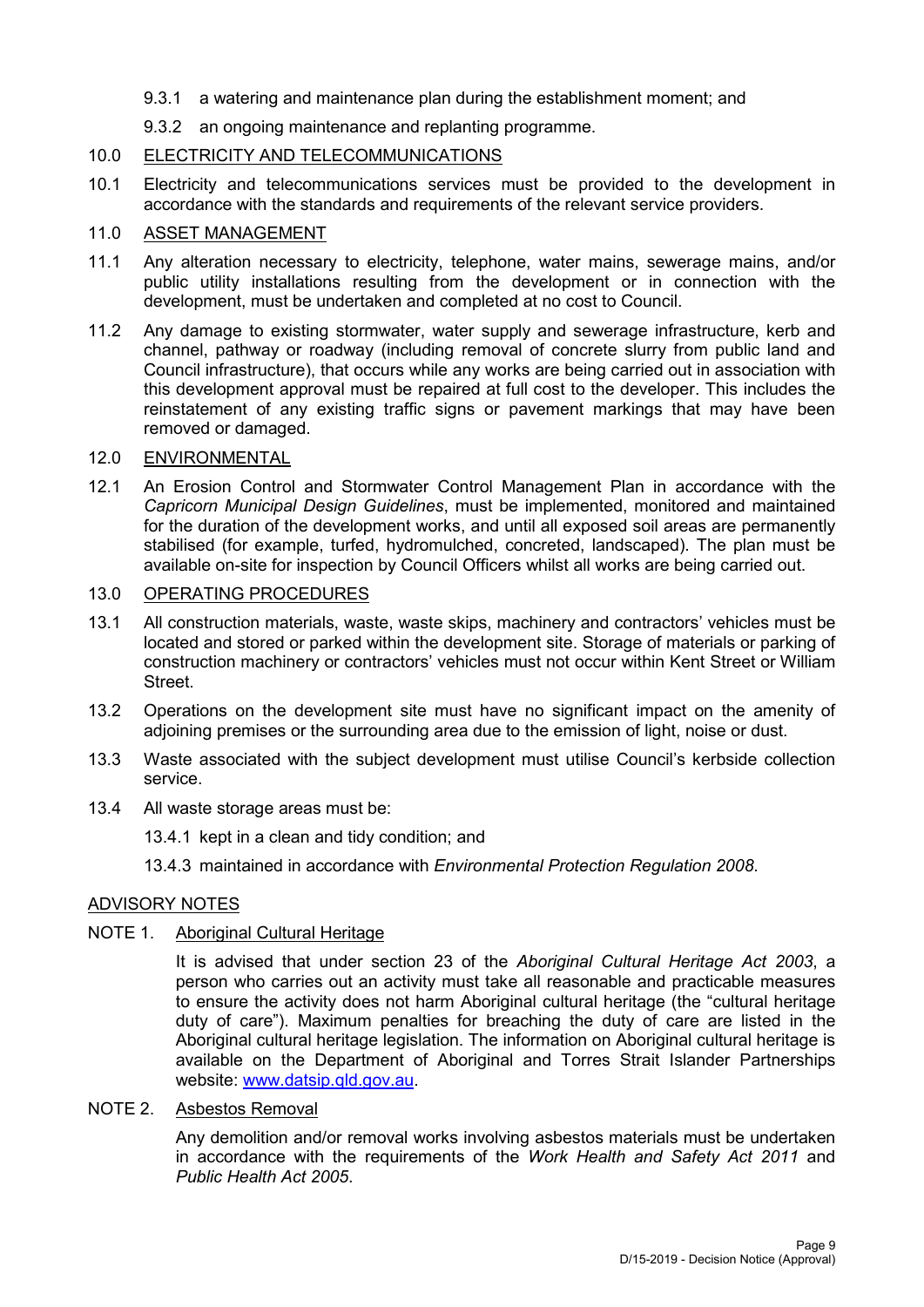## NOTE 3. General Environmental Duty

General environmental duty under the *Environmental Protection Act 1994* prohibits unlawful environmental nuisance caused by noise, aerosols, particles, dust, ash, fumes, light, odour or smoke beyond the boundaries of the development site during all stages of the development including earthworks, construction and operation.

## NOTE 4. Licensable Activities

Should an activity licensable by Rockhampton Regional Council be proposed for the development site, Council's Environment and Public Health Unit must be consulted to determine whether any approvals are required. Such activities may include food preparation, storage of dangerous goods or environmentally relevant activities. Approval for such activities is required before 'fit out' and operation.

## NOTE 5. General Safety Of Public During Construction

The *Work Health and Safety Act 2011* and *Manual of Uniform Traffic Control Devices* must be complied with in carrying out any construction works, and to ensure safe traffic control and safe public access in respect of works being constructed on a road.

#### NOTE 6. Works in Road Reserve Permit

Any proposed works or structures (temporary or permanent) within Council's road reserve may be the subject of Works in Road Reserve Permit. For further information please email: [enquiries@rrc.qld.gov.au](mailto:enquiries@rrc.qld.gov.au) 

### NOTE 7. Footpath Dining Permit

Any footpath dining proposed may be the subject of a Footpath Dining Permit. For further information please email: [enquiries@rrc.qld.gov.au](mailto:enquiries@rrc.qld.gov.au) 

### NOTE 8. Infrastructure Charges Notice

Council has resolved not to issue an Infrastructure Charges Notice for this development because the new infrastructure charges arising from the development are less than or equal to the credits applicable for the new development.

### NOTE 9. Rating Category

Please note, a Material Change of Use approval may result in an adjustment to a property's rating category, particularly in residential and rural zones. Please contact Council's Rates Department should you require further information.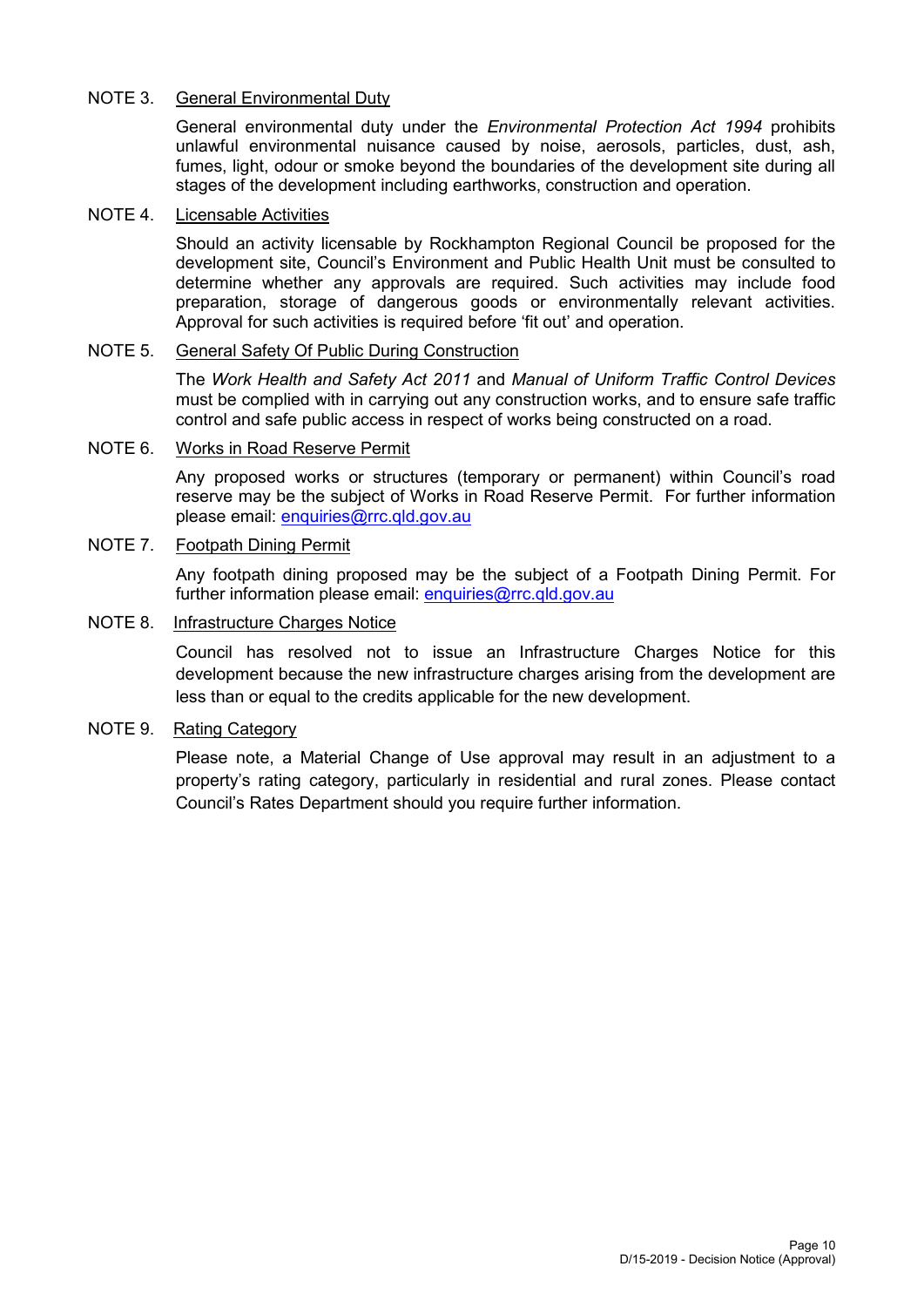

# **Attachment 2 - Appeal Rights**

*PLANNING ACT 2016*

The following is an extract from the *Planning Act 2016 (Chapter 6)*

#### *Appeal rights*

## *229 Appeals to tribunal or P&E Court*

- (1) Schedule 1 states—
	- (a) matters that may be appealed to— (i)either a tribunal or the P&E Court; or (ii)only a tribunal; or (iii)only the P&E Court; and
	- (b) the person—

(i)who may appeal a matter (the **appellant**); and (ii)who is a respondent in an appeal of the matter; and (iii)who is a co-respondent in an appeal of the matter; and

- (iv)who may elect to be a co-respondent in an appeal of the matter.
- (2) An appellant may start an appeal within the appeal period.
- (3) The **appeal period** is—
	- (a) for an appeal by a building advisory agency—10 business days after a decision notice for the decision is given to the agency or
	- (b) for an appeal against a deemed refusal—at any time after the deemed refusal happens; or
	- (c) for an appeal against a decision of the Minister, under chapter 7, part 4, to register premises or to renew the registration of premises—20 business days after a notice is published under section 269(3)(a) or (4); or
	- (d) for an appeal against an infrastructure charges notice— 20 business days after the infrastructure charges notice is given to the person; or
	- (e) for an appeal about a deemed approval of a development application for which a decision notice has not been given—30 business days after the applicant gives the deemed approval notice to the assessment manager; or
	- (f) for any other appeal—20 business days after a notice of the decision for the matter, including an enforcement notice, is given to the person.

#### Note—

See the P&E Court Act for the court's power to extend the appeal period.

- (4) Each respondent and co-respondent for an appeal may be heard in the appeal.
- (5) If an appeal is only about a referral agency's response, the assessment manager may apply to the tribunal or P&E Court to withdraw from the appeal.
- (6) To remove any doubt, it is declared that an appeal against an infrastructure charges notice must not be about—
	- (a) the adopted charge itself; or
	- (b) for a decision about an offset or refund—
		- (i) the establishment cost of trunk infrastructure identified in a LGIP; or
		- (ii) the cost of infrastructure decided using the method

included in the local government's charges resolution.

- **230 Notice of appeal**
- (1) An appellant starts an appeal by lodging, with the registrar of the tribunal or P&E Court, a notice of appeal that—
	- (a) is in the approved form; and
	- (b) succinctly states the grounds of the appeal.
- (2) The notice of appeal must be accompanied by the required fee.
- (3) The appellant or, for an appeal to a tribunal, the registrar must, within the service period, give a copy of the notice of appeal to—
- (a) the respondent for the appeal; and
- (b) each co-respondent for the appeal; and
- (c) for an appeal about a development application under schedule 1, table 1, item 1—each principal submitter for the development application; and
- (d) for an appeal about a change application under schedule 1, table 1, item 2—each principal submitter for the change application; and
- (e) each person who may elect to become a co-respondent for the appeal, other than an eligible submitter who is not a principal submitter in an appeal under paragraph (c) or (d); and
- (f) for an appeal to the P&E Court—the chief executive; and
- (g) for an appeal to a tribunal under another Act—any other person who the registrar considers appropriate.
- (4) The **service period** is—
	- (a) if a submitter or advice agency started the appeal in the P&E Court—2 business days after the appeal is started; or
	- (b) otherwise—10 business days after the appeal is started.
- (5) A notice of appeal given to a person who may elect to be a co-respondent must state the effect of subsection
- (6) A person elects to be a co-respondent by filing a notice of election, in the approved form, within 10 business days after the notice of appeal is given to the person*.*
- **231 Other appeals**
- (1) Subject to this chapter, schedule 1 and the P&E Court Act, unless the Supreme Court decides a decision or other matter under this Act is affected by jurisdictional error, the decision or matter is non-appealable.
- (2) The Judicial Review Act 1991, part 5 applies to the decision or matter to the extent it is affected by jurisdictional error.
- (3) A person who, but for subsection (1) could have made an application under the Judicial Review Act 1991 in relation to the decision or matter, may apply under part 4 of that Act for a statement of reasons in relation to the decision or matter.
- (4) In this section— **decision** includes—
	- (a) conduct engaged in for the purpose of making a decision; and
	- (b) other conduct that relates to the making of a decision; and
	- (c) the making of a decision or the failure to make a decision; and
	- (d) a purported decision; and
	- (e) a deemed refusal.

**non-appealable**, for a decision or matter, means the decision or matter—

- (a) is final and conclusive; and
- (b) may not be challenged, appealed against, reviewed, quashed, set aside or called into question in any other way under the Judicial Review Act 1991 or otherwise, whether by the Supreme Court, another court, a tribunal or another entity; and
- (c) is not subject to any declaratory, injunctive or other order of the Supreme Court, another court, a tribunal or another entity on any ground.

#### **232 Rules of the P&E Court**

- (1) A person who is appealing to the P&E Court must comply with the rules of the court that apply to the appeal.
- (2) However, the P&E Court may hear and decide an appeal even if the person has not complied with rules of the P&E Court.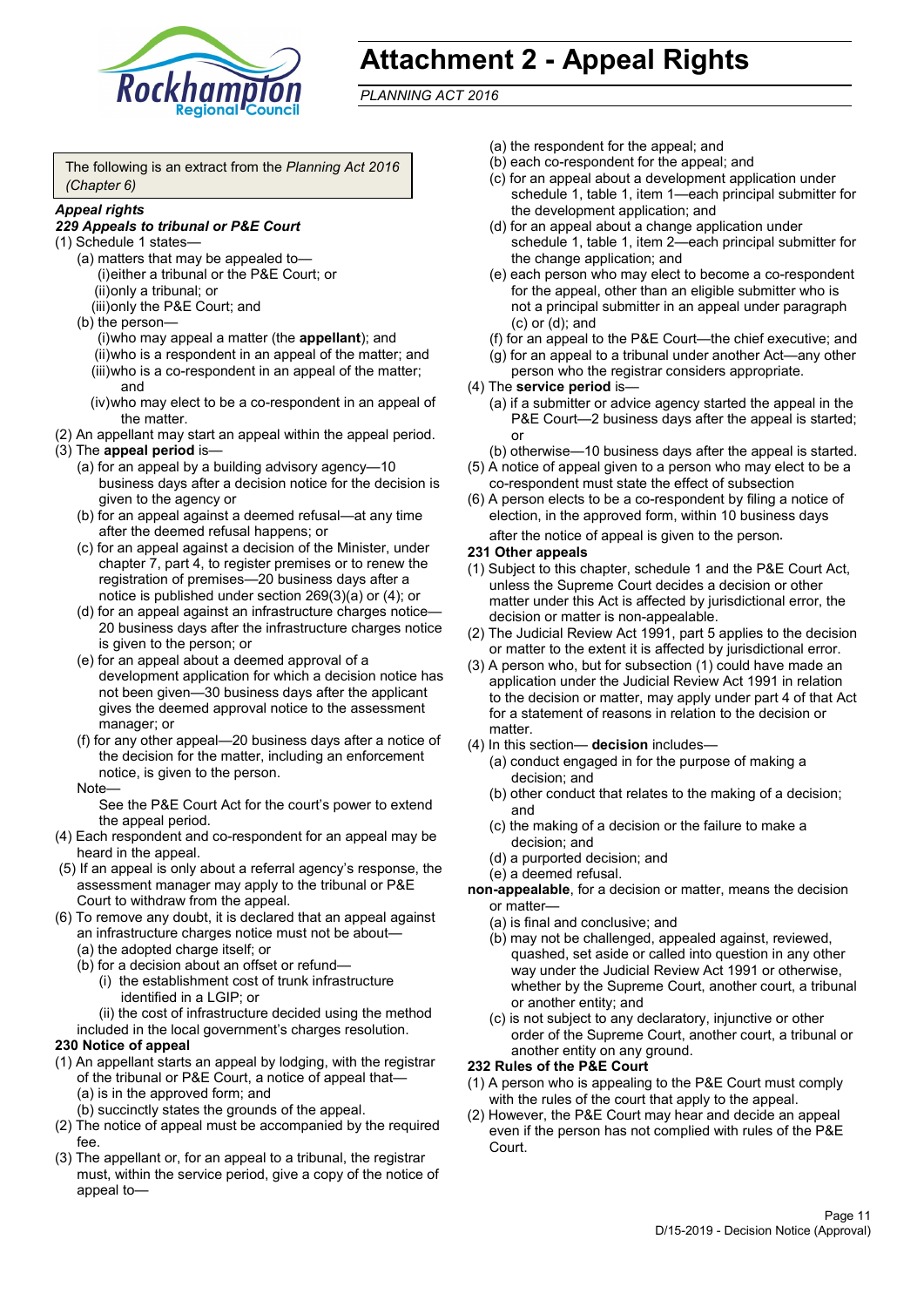

## **Appeal Rights**

*PLANNING ACT 2016*

## **Schedule 1**

#### **Appeals section 229 1 Appeal rights and parties to appeals**

- (1) Table 1 states the matters that may be appealed to—(a) the P&E court; or (b) a tribunal.
- (2) However, table 1 applies to a tribunal only if the matter involves—
	- (a) the refusal, or deemed refusal of a development application, for—
	- (i) a material change of use for a classified building; or
	- (ii) operational work associated with building work, a retaining wall, or a tennis court; or
	- (b) a provision of a development approval for—
	- (i) a material change of use for a classified building; or
- (ii) operational work associated with building work, a retaining wall, or a tennis court; or
	- (c) if a development permit was applied for—the decision to give a preliminary approval for—
		- (i) a material change of use for a classified building; or
	- (ii) operational work associated with building work, a retaining wall, or a tennis court; or
	- (d) a development condition if—
		- (i) the development approval is only for a material change of use that involves the use of a building classified under the Building Code as a class 2 building; and
		- (ii) the building is, or is proposed to be, not more than 3 storeys; and
		- (iii) the proposed development is for not more than 60 sole-occupancy units; or
	- (e) a decision for, or a deemed refusal of, an extension application for a development approval that is only for a material change of use of a classified building; or
	- (f) a decision for, or a deemed refusal of, a change application for a development approval that is only for a material change of use of a classified building; or
	- (g) a matter under this Act, to the extent the matter relates to—
		- (i) the Building Act, other than a matter under that Act that may or must be decided by the Queensland Building and Construction Commission; or
		- (ii) the Plumbing and Drainage Act, part 4 or 5; or
	- (h) a decision to give an enforcement notice in relation to a matter under paragraphs (a) to (g); or
	- (i) a decision to give an infrastructure charges notice; or
	- (j) the refusal, or deemed refusal, of a conversion application; or
	- (k) a matter that, under another Act, may be appealed to the tribunal; or
	- (l) a matter prescribed by regulation.
- (3) Also, table 1 does not apply to a tribunal if the matter

involves—

- (a) for a matter in subsection  $(2)(a)$  to  $(d)$ 
	- (i) a development approval for which the development application required impact assessment; and
	- (ii) a development approval in relation to which the assessment manager received a properly made submission for the development application; or
- (b) a provision of a development approval about the identification or inclusion, under a variation approval, of a matter for the development.
- (4) Table 2 states the matters that may be appealed only to the P&E Court.
- (5) Table 3 states the matters that may be appealed only to the tribunal.
- (6) In each table—
	- (a) column 1 states the appellant in the appeal; and
	- (b) column 2 states the respondent in the appeal; and
	- (c) column 3 states the co-respondent (if any) in the appeal; and
	- (d) column 4 states the co-respondents by election (if any) in the appeal.
- (7) If the chief executive receives a notice of appeal under section 230(3)(f), the chief executive may elect to be a corespondent in the appeal.

| Table 1                                                                                                                                                                                                                                                                                                                                        |                                  |                                                                  |                                                       |  |  |
|------------------------------------------------------------------------------------------------------------------------------------------------------------------------------------------------------------------------------------------------------------------------------------------------------------------------------------------------|----------------------------------|------------------------------------------------------------------|-------------------------------------------------------|--|--|
|                                                                                                                                                                                                                                                                                                                                                |                                  | Appeals to the P&E Court and, for certain matters, to a tribunal |                                                       |  |  |
| 1. Development applications<br>An appeal may be made against-<br>(a) the refusal of all or part of the development application; or<br>(b) the deemed refusal of the development application; or<br>(c) a provision of the development approval; or<br>(d) if a development permit was applied for-the decision to give a preliminary approval. |                                  |                                                                  |                                                       |  |  |
| Column 1                                                                                                                                                                                                                                                                                                                                       | Column 2<br>Column 3<br>Column 4 |                                                                  |                                                       |  |  |
| Appellant                                                                                                                                                                                                                                                                                                                                      | Respondent                       | Co-respondent                                                    | Co-respondent by election                             |  |  |
| $($ if any $)$<br>$(f \text{an} v)$                                                                                                                                                                                                                                                                                                            |                                  |                                                                  |                                                       |  |  |
| The applicant                                                                                                                                                                                                                                                                                                                                  | The assessment<br>manager        | If the appeal is about<br>a concurrence                          | 1 A concurrence agency that is<br>not a co-respondent |  |  |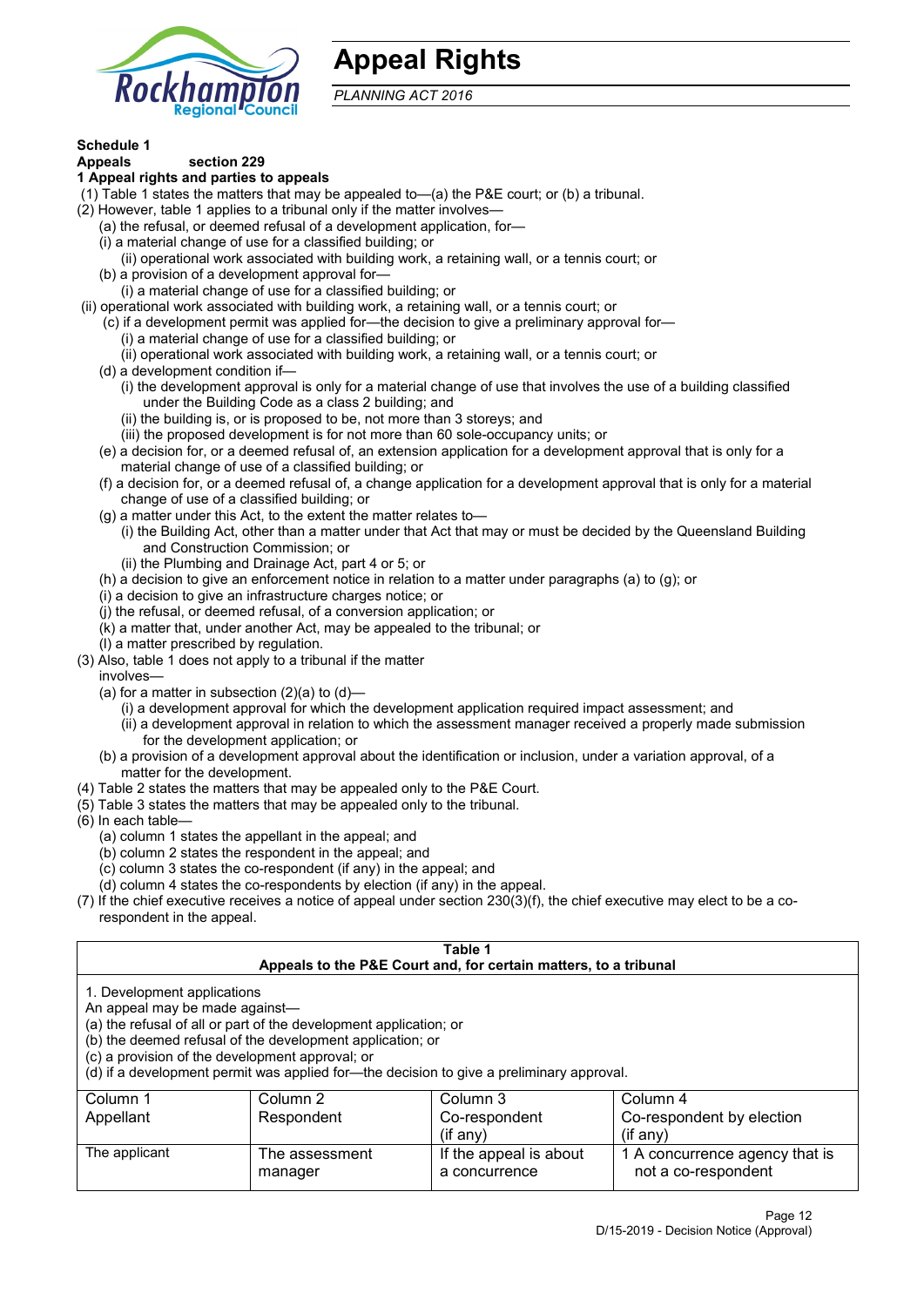| Table 1<br>Appeals to the P&E Court and, for certain matters, to a tribunal                                                                                                                                      |                                   |                                                                 |                                                                                                                                                                                                                                                                                                                                                 |  |
|------------------------------------------------------------------------------------------------------------------------------------------------------------------------------------------------------------------|-----------------------------------|-----------------------------------------------------------------|-------------------------------------------------------------------------------------------------------------------------------------------------------------------------------------------------------------------------------------------------------------------------------------------------------------------------------------------------|--|
|                                                                                                                                                                                                                  |                                   | agency's referral<br>response-the<br>concurrence agency         | 2 If a chosen Assessment<br>manager is the respondent-<br>the prescribed assessment<br>manager<br>3 Any eligible advice agency for<br>the application<br>4 Any eligible submitter for the<br>application                                                                                                                                        |  |
| 2. Change applications<br>An appeal may be made against-<br>(b) a deemed refusal of a change application.                                                                                                        |                                   |                                                                 | (a) a responsible entity's decision for a change application, other than a decision made by the P&E court; or                                                                                                                                                                                                                                   |  |
| Column 1<br>Appellant                                                                                                                                                                                            | Column <sub>2</sub><br>Respondent | Column 3<br>Co-respondent<br>(if any)                           | Column 4<br>Co-respondent by election<br>(if any)                                                                                                                                                                                                                                                                                               |  |
| 1 The applicant<br>2 If the responsible<br>entity is the<br>assessment<br>manager-an<br>affected entity that<br>gave a pre-request<br>notice or response<br>notice                                               | The responsible<br>entity         | If an affected entity<br>starts the appeal-the<br>applicant     | 1 A concurrence agency for the<br>development application<br>2 If a chosen assessment<br>manager is the respondent-<br>the prescribed assessment<br>manager<br>3 A private certifier for the<br>development application<br>4 Any eligible advice agency for<br>the change application<br>5 Any eligible submitter for the<br>change application |  |
| 3. Extension applications<br>An appeal may be made against-<br>(a) the assessment manager's decision about an extension application; or<br>(b) a deemed refusal of an extension application.                     |                                   |                                                                 |                                                                                                                                                                                                                                                                                                                                                 |  |
| Column 1<br>Appellant                                                                                                                                                                                            | Column <sub>2</sub><br>Respondent | Column 3<br>Co-respondent<br>(if any)                           | Column 4<br>Co-respondent by election<br>(if any)                                                                                                                                                                                                                                                                                               |  |
| 1 The applicant<br>1<br>For a matter other<br>$\mathbf{2}$<br>than a deemed<br>refusal of an<br>extension<br>application - a<br>concurrence<br>agency, other than<br>the chief executive,<br>for the application | The assessment<br>manager         | If a concurrence<br>agency starts the<br>appeal - the applicant | If a chosen assessment<br>manager is the respondent – the<br>prescribed assessment manager                                                                                                                                                                                                                                                      |  |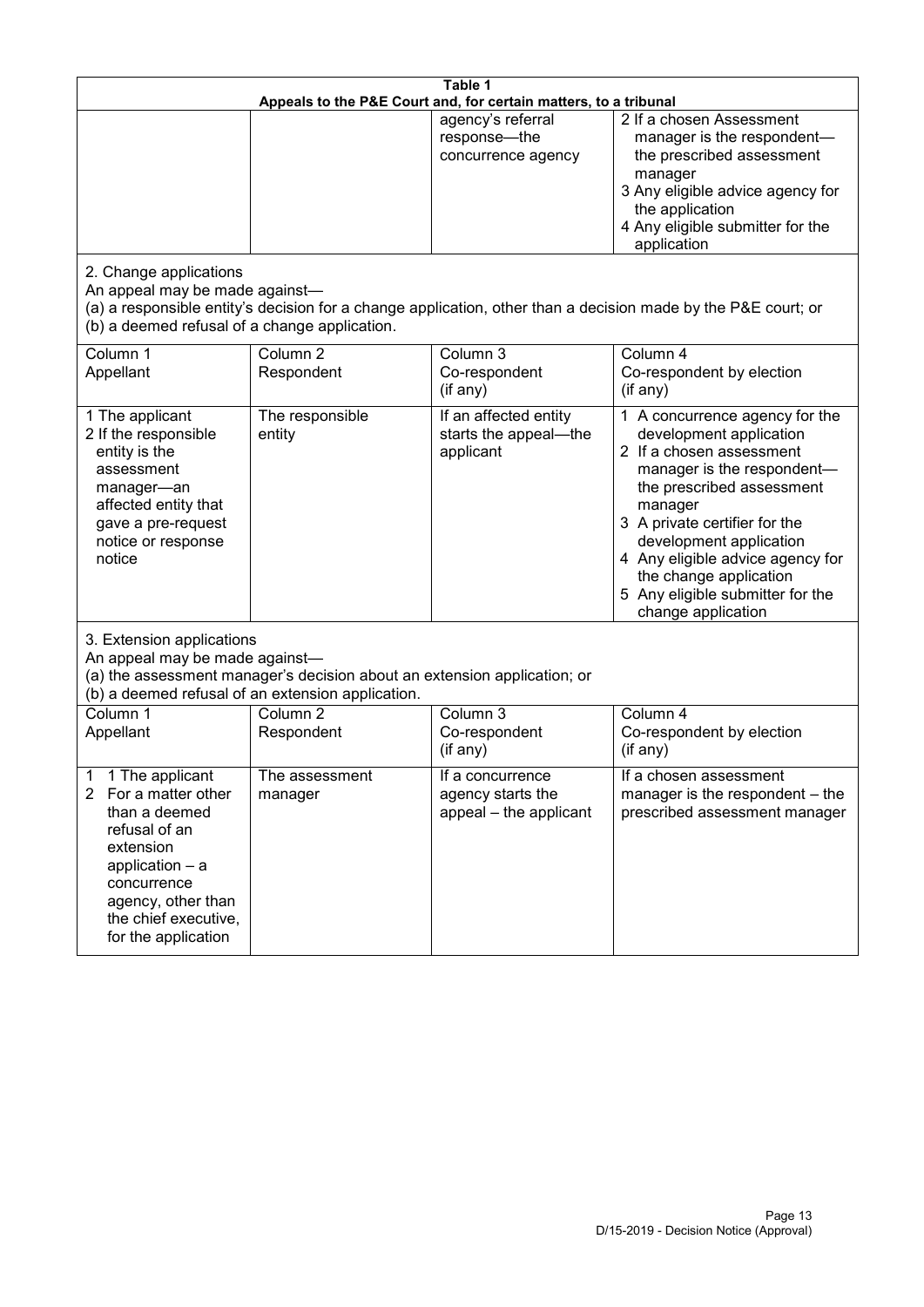#### **Table 1 Appeals to the P&E Court and, for certain matters, to a tribunal**

4. Infrastructure charges notices

- An appeal may be made against an infrastructure charges notice on 1 or more of the following grounds
- a) The notice involved an error relating to
	- (i) The application of the relevant adopted charge; or
- Examples of errors in applying an adopted charge
	- The incorrect application of gross floor area for a non-residential development
	- Applying an incorrect 'use category', under a regulation, to the development
	- (i) The working out of extra demands, for section 120; or
	- (ii) An offset or refund; or
- b) The was no decision about an offset or refund; or
- c) If the infrastructure charges notice states a refund will be given the timing for giving the refund; or
- d) The amount of the charge is so unreasonable that no reasonable relevant local government could have
- imposed the amount.

| Column 1                                                 | Column 2                                                                  | Column 3      | Column 4                  |
|----------------------------------------------------------|---------------------------------------------------------------------------|---------------|---------------------------|
| Appellant                                                | Respondent                                                                | Co-respondent | Co-respondent by election |
|                                                          |                                                                           | (if any)      | $(if$ any)                |
| The person given the<br>Infrastructure charges<br>notice | The local government<br>that gave the<br>infrastructure charges<br>notice |               |                           |

5. Conversion applications

An appeal may be made against—

(a) the refusal of a conversion application; or

(b) a deemed refusal of a conversion application.

| Column 1<br>Appellant | Column 2<br>Respondent                                                  | Column 3<br>Co-respondent | Column 4<br>Co-respondent by election |
|-----------------------|-------------------------------------------------------------------------|---------------------------|---------------------------------------|
|                       |                                                                         | $($ if any $)$            | $(if$ any)                            |
| The applicant         | The local government<br>to which the conversion<br>application was made |                           |                                       |

6. Enforcement notices

An appeal may be made against the decision to give an enforcement notice.

| Column 1                                   | Column 2                     | Column 3      | Column 4                                                                                                                                                                   |
|--------------------------------------------|------------------------------|---------------|----------------------------------------------------------------------------------------------------------------------------------------------------------------------------|
| Appellant                                  | Respondent                   | Co-respondent | Co-respondent by election                                                                                                                                                  |
|                                            |                              | (if any)      | $($ if any $)$                                                                                                                                                             |
| The person given the<br>enforcement notice | The enforcement<br>authority |               | If the enforcement authority is<br>not the local government for<br>the premises in relation to which<br>the offence is alleged to have<br>happened-the local<br>government |

#### **Table 2 Appeals to the P&E Court only**

1. Appeals from tribunal

An appeal may be made against a decision of a tribunal, other than a decision under

section 252, on the ground of—

(a) an error or mistake in law on the part of the tribunal; or

(b) jurisdictional error.

| Column 1<br>Appellant                             | Column 2<br>Respondent                                    | Column 3<br>Co-respondent<br>$($ if any $)$ | Column 4<br>Co-respondent by election<br>$($ if any $)$ |
|---------------------------------------------------|-----------------------------------------------------------|---------------------------------------------|---------------------------------------------------------|
| A party to the<br>proceedings for the<br>decision | The other party to the<br>proceedings for the<br>decision | $\overline{\phantom{a}}$                    |                                                         |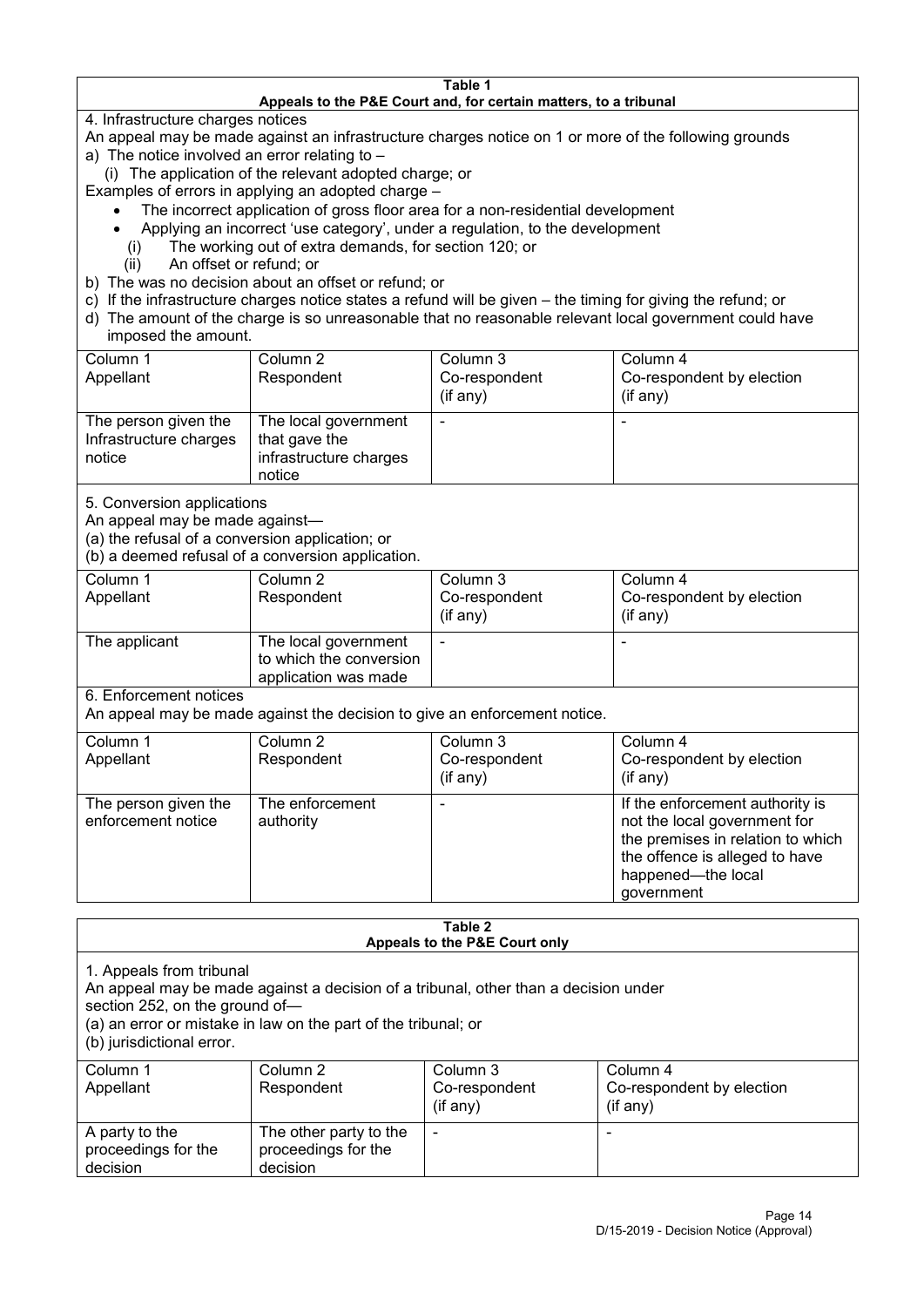#### **Table 2 Appeals to the P&E Court only**

2. Eligible submitter appeals

An appeal may be made against the decision to give a development approval, or an approval for a change application, to the extent that the decision relates to—

(a) any part of the development application for the development approval that required impact assessment; or (b) a variation request.

| Column 1<br>Appellant                                                                                                                                                                                                                                                                                                                                | Column 2<br>Respondent                                                                                                     | Column 3<br>Co-respondent<br>$($ if any $)$                                                                             | Column 4<br>Co-respondent by election<br>(if any)    |  |
|------------------------------------------------------------------------------------------------------------------------------------------------------------------------------------------------------------------------------------------------------------------------------------------------------------------------------------------------------|----------------------------------------------------------------------------------------------------------------------------|-------------------------------------------------------------------------------------------------------------------------|------------------------------------------------------|--|
| 1 For a development<br>application-an<br>eligible submitter for<br>the development<br>application<br>2 For a change<br>application-an<br>eligible submitter for<br>the change<br>application                                                                                                                                                         | 1 For a development<br>application-the<br>assessment<br>manager<br>2 For a change<br>application—the<br>responsible entity | 1 The applicant<br>2 If the appeal is<br>about a concurrence<br>agency's referral<br>response-the<br>concurrence agency | Another eligible<br>submitter for the<br>application |  |
| 3. Eligible submitter and eligible advice agency appeals<br>An appeal may be made against a provision of a development approval, or failure to<br>include a provision in the development approval, to the extent the matter relates to-<br>(a) any part of the development application or the change application, for the development approval, that |                                                                                                                            |                                                                                                                         |                                                      |  |

required impact assessment; or

(b) a variation request.

| Column 1                                                                                                                                                                                                                                                                                      | Column 2                                                                                                                   | Column 3                                                                                                                  | Column 4                                          |
|-----------------------------------------------------------------------------------------------------------------------------------------------------------------------------------------------------------------------------------------------------------------------------------------------|----------------------------------------------------------------------------------------------------------------------------|---------------------------------------------------------------------------------------------------------------------------|---------------------------------------------------|
| Appellant                                                                                                                                                                                                                                                                                     | Respondent                                                                                                                 | Co-respondent                                                                                                             | Co-respondent by election                         |
|                                                                                                                                                                                                                                                                                               |                                                                                                                            | $($ if any $)$                                                                                                            | (if any)                                          |
| 1 For a development<br>application-an<br>eligible submitter for<br>the development<br>application<br>2 For a change<br>application-an<br>eligible submitter for<br>the change<br>application<br>3 An eligible advice<br>agency for the<br>development<br>application or<br>change application | 1 For a development<br>application-the<br>assessment<br>manager<br>2 For a change<br>application-the<br>responsible entity | 1 The applicant<br>2 If the appeal is<br>about a concurrence<br>agency's referral<br>response---the<br>concurrence agency | Another eligible submitter for the<br>application |
| 4. Compensation claims<br>An appeal may be made against-<br>(a) a decision under section 32 about a compensation claim; or<br>(b) a decision under section 265 about a claim for compensation; or<br>(c) a deemed refusal of a claim under paragraph (a) or (b).                              |                                                                                                                            |                                                                                                                           |                                                   |
| Column 1                                                                                                                                                                                                                                                                                      | Column <sub>2</sub>                                                                                                        | Column 3                                                                                                                  | Column 4                                          |
| Appellant                                                                                                                                                                                                                                                                                     | Respondent                                                                                                                 | Co-respondent<br>(if any)                                                                                                 | Co-respondent by election<br>(if any)             |
| A person dissatisfied                                                                                                                                                                                                                                                                         | The local                                                                                                                  |                                                                                                                           |                                                   |
| with the decision                                                                                                                                                                                                                                                                             | government to which                                                                                                        |                                                                                                                           |                                                   |
|                                                                                                                                                                                                                                                                                               | the claim was made                                                                                                         |                                                                                                                           |                                                   |

5. Registered premises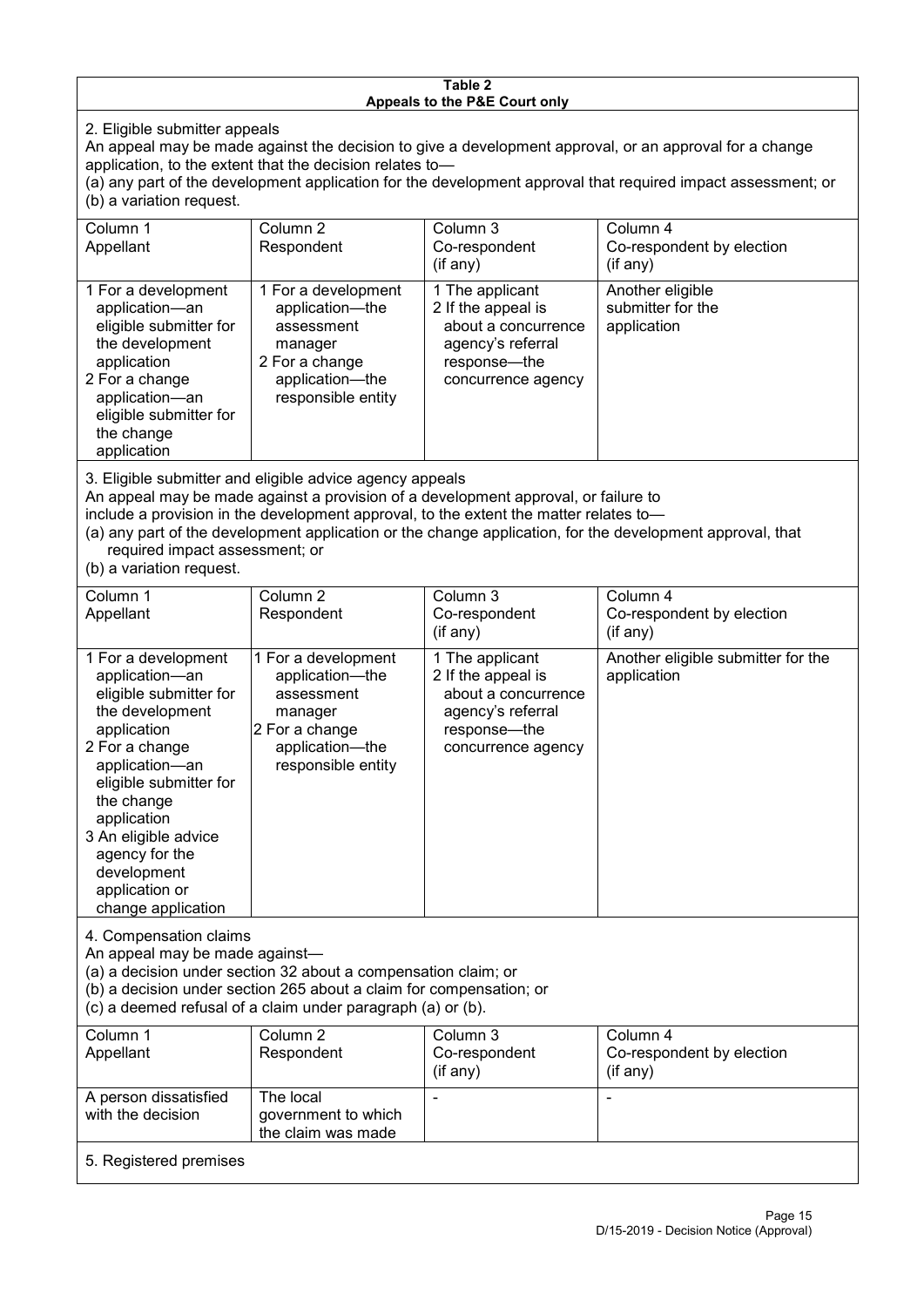| Table 2<br>Appeals to the P&E Court only                                                                                                                                                                                                                                                             |                                   |                                                                                                                                                                                                |                                                                                                                                                                             |  |
|------------------------------------------------------------------------------------------------------------------------------------------------------------------------------------------------------------------------------------------------------------------------------------------------------|-----------------------------------|------------------------------------------------------------------------------------------------------------------------------------------------------------------------------------------------|-----------------------------------------------------------------------------------------------------------------------------------------------------------------------------|--|
| An appeal may be made against a decision of the Minister under chapter 7, part 4.                                                                                                                                                                                                                    |                                   |                                                                                                                                                                                                |                                                                                                                                                                             |  |
| Column 1<br>Appellant                                                                                                                                                                                                                                                                                | Column <sub>2</sub><br>Respondent | Column 3<br>Co-respondent<br>(if any)                                                                                                                                                          | Column 4<br>Co-respondent by election<br>(if any)                                                                                                                           |  |
| 1 A person given a<br>decision notice about<br>the decision<br>2 If the decision is to<br>register premises or<br>renew the<br>registration of<br>premises-an owner<br>or occupier of<br>premises in the<br>affected area for the<br>registered premises<br>who is dissatisfied<br>with the decision | The Minister                      |                                                                                                                                                                                                | If an owner or occupier starts the<br>appeal – the owner of the<br>registered premises                                                                                      |  |
| 6. Local laws<br>under a local law about-<br>development; or<br>(b) the erection of a building or other structure.                                                                                                                                                                                   |                                   | An appeal may be made against a decision of a local government, or conditions applied,<br>(a) the use of premises, other than a use that is the natural and ordinary consequence of prohibited |                                                                                                                                                                             |  |
| Column 1<br>Appellant                                                                                                                                                                                                                                                                                | Column <sub>2</sub><br>Respondent | Column $3$<br>Co-respondent<br>(if any)                                                                                                                                                        | Column 4<br>Co-respondent by election<br>(if any)                                                                                                                           |  |
| A person who-<br>(a) applied for the<br>decision; and<br>(b) is dissatisfied with<br>the decision or<br>conditions.                                                                                                                                                                                  | The local government              |                                                                                                                                                                                                | L,                                                                                                                                                                          |  |
|                                                                                                                                                                                                                                                                                                      |                                   | Table 3<br>Appeals to the tribunal only                                                                                                                                                        |                                                                                                                                                                             |  |
| 1. Building advisory agency appeals<br>An appeal may be made against giving a development approval for building work to the extent the building<br>work required code assessment against the building assessment provisions.                                                                         |                                   |                                                                                                                                                                                                |                                                                                                                                                                             |  |
| Column 1<br>Appellant                                                                                                                                                                                                                                                                                | Column <sub>2</sub><br>Respondent | Column 3<br>Co-respondent<br>(if any)                                                                                                                                                          | Column 4<br>Co-respondent by election<br>(if any)                                                                                                                           |  |
| A building advisory<br>agency for the<br>development application<br>related to the approval                                                                                                                                                                                                          | The assessment<br>manager         | The applicant                                                                                                                                                                                  | 1 A concurrence agency for the<br>development application<br>related to the approval<br>2 A private certifier for the<br>development application<br>related to the approval |  |
| 3. Certain decisions under the Building Act and the Plumbing and Drainage Act<br>An appeal may be made against a decision under-<br>(a) the Building Act, other than a decision made by the Queensland Building and Construction Commission; or<br>(b) the Plumbing and Drainage Act, part 4 or 5.   |                                   |                                                                                                                                                                                                |                                                                                                                                                                             |  |
| Column 1<br>Appellant                                                                                                                                                                                                                                                                                | Column <sub>2</sub><br>Respondent | Column 3<br>Co-respondent<br>(if any)                                                                                                                                                          | Column 4<br>Co-respondent by election<br>(if any)                                                                                                                           |  |